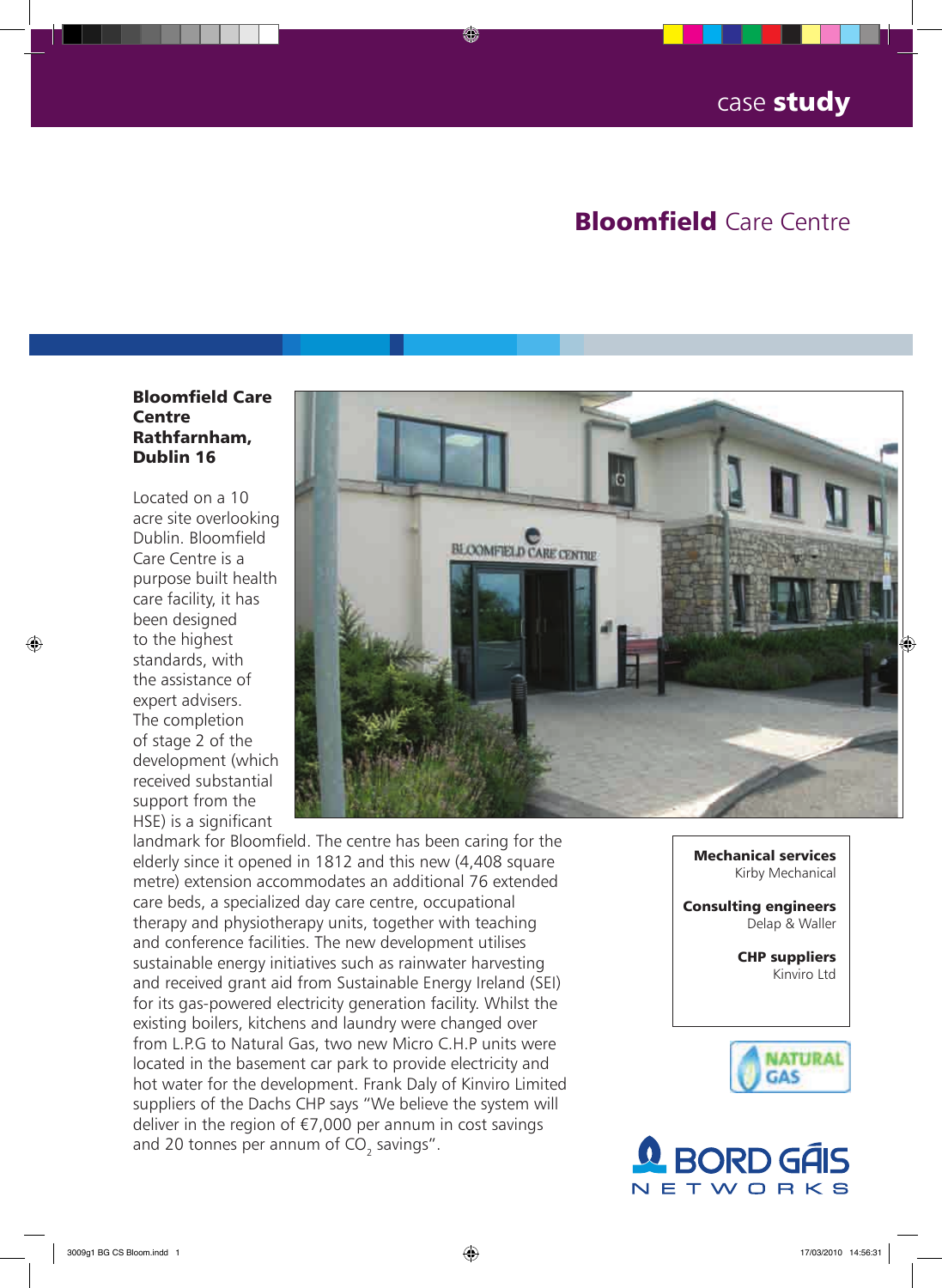## Combined Heat & Power

Combined Heat & Power (CHP) is the simultaneous generation of heat and electricity from the same piece of equipment. In much the same way as heat is captured from the engine of a car when the fan heater is turned on, heat that is usually lost in the

power generation process is captured and used to make hot water for example. By capturing this energy which is otherwise wasted, CHP provides better running efficiencies (in some cases more than 90%), and generates significant carbon and energy savings for the user of the technology.



*CHP Units*

CHP is most suited to sites that have significant and continuous demands for heat and electricity. Given that nursing homes are 24 hour operations with significant demand for hot water, they are ideal applications for CHP. It was therefore decided that a CHP system be included as part of the new extension at Bloomfield care centre.

The CHP system that was chosen was the Dachs micro CHP. The Dachs, manufactured by German company SenerTec, is a 5.5kWe CHP unit, with a thermal output of 12.5kW, and an overall efficiency of 88%. However, in Bloomfield, condensing units (or flue gas economisers) were installed so that further heat could be extracted from the flue gases of the gas fired engine within the Dachs system boosting the overall efficiency of the installation.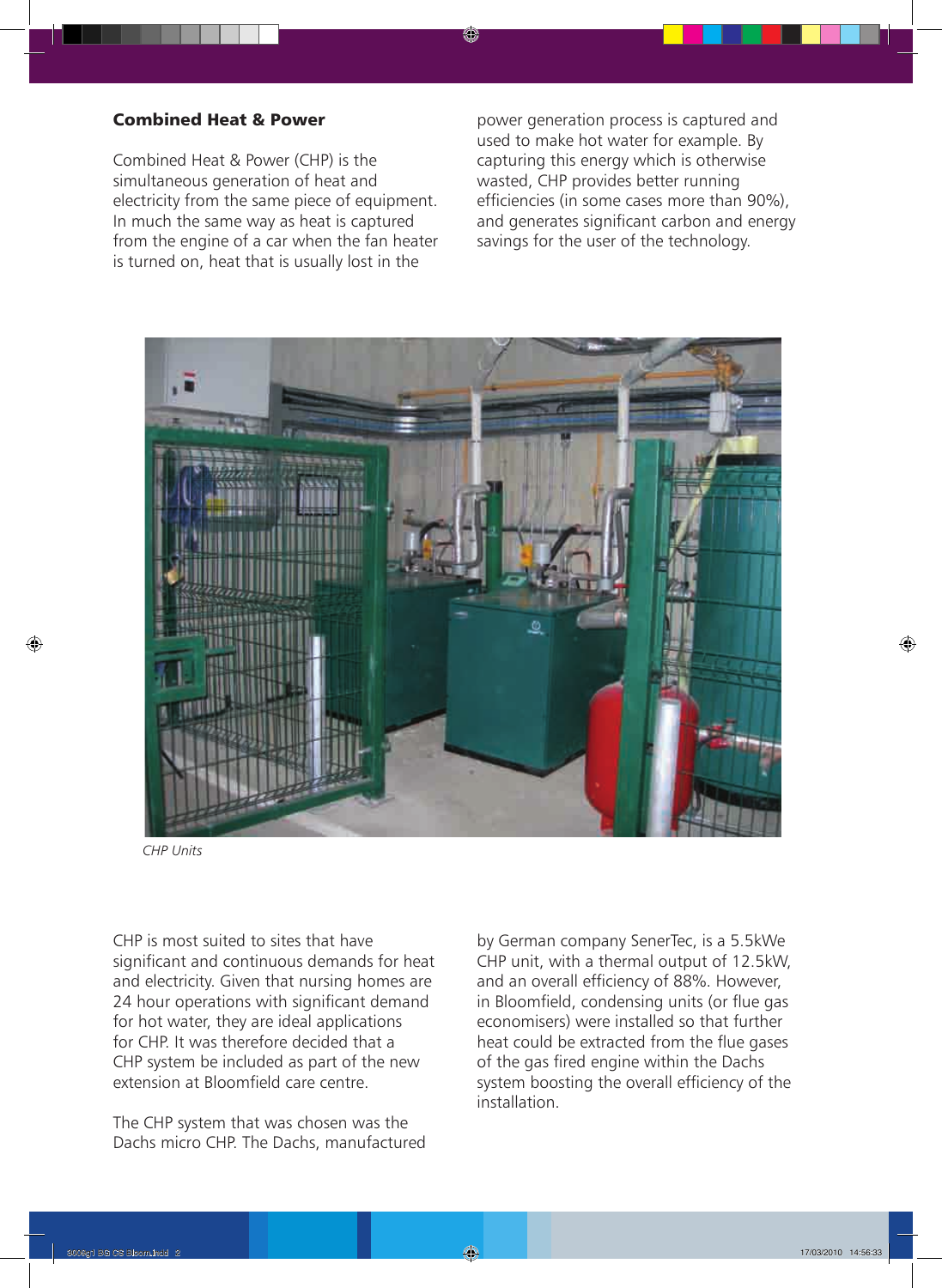Two Dachs units were installed and operated in parallel, giving a constant 11kWe of electricity and between 25kWt and 30kWt of heat to Bloomfield Care Centre. The two units feed into a buffer tank which in turn feeds a large hot water cylinder via a heat exchanger, after which it feeds into the heating system.

The hot water cylinder is backed up by a feed from the heating system in the event the CHP units are down for maintenance. (see the schematic below).





| Electrical output [kw]       | 5.5                                      |  |
|------------------------------|------------------------------------------|--|
| Thermal output [kw]          | 12.5                                     |  |
| fully condensign [kw]        | 14.8                                     |  |
| Max water flow temperature   | 830                                      |  |
| Max water return temperature | $70^\circ$                               |  |
| Voltage / frequency          | 3~230v/400v 50HZ                         |  |
| Weight                       | 530Kg                                    |  |
| <b>Noise</b>                 | 52dBA                                    |  |
| Service interval             | 3,500Hrs                                 |  |
| <b>Efficiencies</b>          |                                          |  |
| Electrical                   | 27%                                      |  |
| Thermal                      | $61 - 71%$                               |  |
|                              | Overall fuel<br>efficiency<br>$88 - 99%$ |  |

## Dachs G/F:

3

- 1: MSR2 (Controller)
- 2: Generator
- 3: Engine
- 4: Flue gas heat exchanger/ silencer
- 5: Gas multibloc
- 6: Ignition
- 7: Gas volume regulator